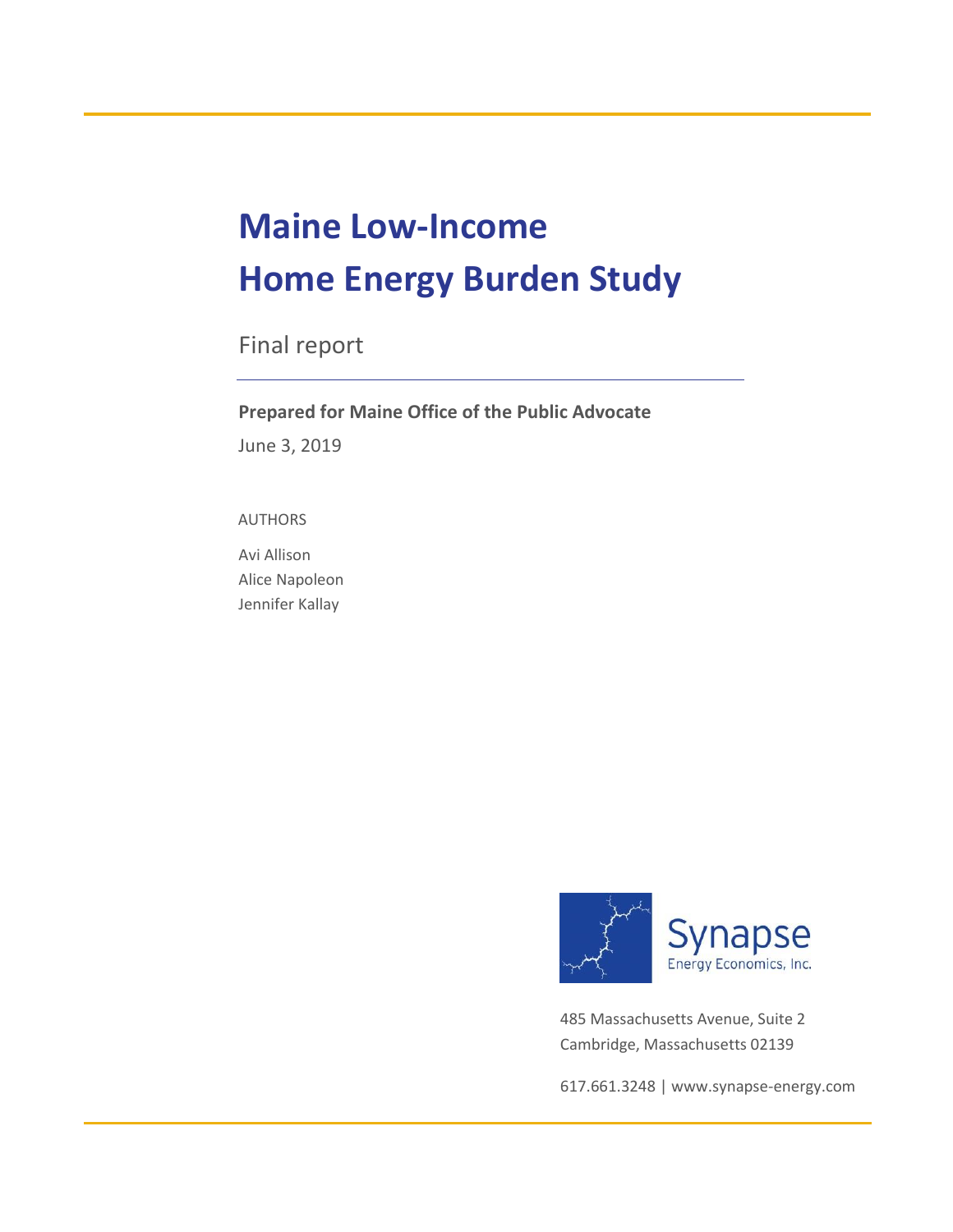## **CONTENTS**

| 2. |  |
|----|--|
| 3. |  |
|    |  |
|    |  |
| 4. |  |
|    |  |
| 5. |  |
|    |  |
|    |  |
|    |  |
|    |  |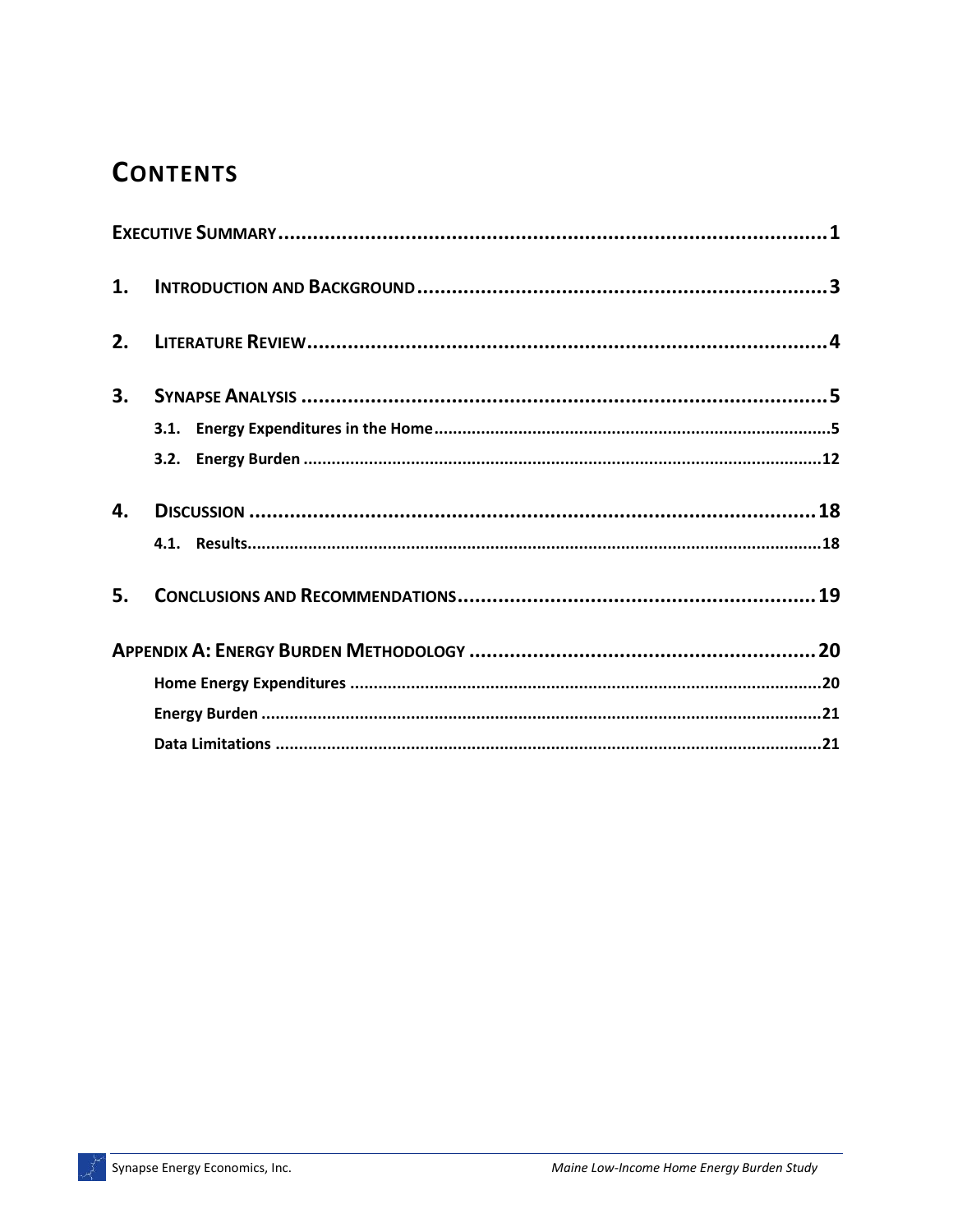## **EXECUTIVE SUMMARY**

Maine's low-income residents, like those throughout the United States, face higher energy burdens than other residents. That is, they spend proportionally more of their budgets on electricity and heating fuels than higher income residents. While the state of Maine has addressed this disparity through various measures for decades, the state and other relevant entities can act more effectively by gaining a better understanding of how and where this disparity tends to strike. With this in mind, the Maine Office of the Public Advocate commissioned a study by Synapse Energy Economics (Synapse) to shed light on the energy burdens faced by Maine's residents. Our research complements an earlier study by GDS Associates that established an energy efficiency baseline for low-income households in Maine.<sup>1</sup>

The resulting report describes Synapse's findings on energy use in homes. We relied on various publicly available federal data sources such as the U.S. Department of Energy's Low-Income Energy Affordability Data (LEAD) tool. We assessed differences in home energy expenditures by income bracket, by home ownership status, by type of heating fuel, and by county.

This analysis reveals that Maine's low-income households have a high energy burden: The average (mean) home energy burden for low-income households is 19 percent. On average, low-income households in the state far exceed the thresholds for the various definitions of energy poverty (generally starting with a minimum energy burden in the range of 6 to 10 percent of household income).<sup>2</sup> In comparison, we find in our analysis that the average home energy burden for all Maine households is 6 percent.

Our findings generally align with those of similar studies done nationally and in other regions. For comparison, ACEEE's 2018 national study of home energy burden found that New England and Mid-Atlantic rural households with income less than 200 percent of the federal poverty limit (higher than the income threshold used in our analysis to define low income) experience a median home energy burden of 10.6 percent, and an upper quartile home energy burden of 18 percent.<sup>3</sup> Non-low-income households in the same region (New England and the Mid-Atlantic) experience an average energy burden of 3.9 percent.<sup>4</sup>

Despite the similarities, several findings stood out:

l

<sup>1</sup> GDS Associates, 2018. *Maine Low-Income Household Energy Efficiency Baseline Study Final Report*, prepared for the Maine Office of the Public Advocate.

<sup>2</sup> Vermont Energy Investment Corporation, 2016. *Mapping Total Energy Burden in Vermont: Geographic Patterns in Vermonters' Thermal, Electric, and Transportation Energy Use*.

<sup>3</sup> Ross, Lauren, Ariel Drehobl, and Brian Stickles, 2018. *The High Cost of Energy in Rural America: Household Energy Burdens and Opportunities for Energy Efficiency*. ACEEE. https://aceee.org/.

<sup>4</sup> Ross, Lauren, Ariel Drehobl, and Brian Stickles, 2018. *The High Cost of Energy in Rural America: Household Energy Burdens and Opportunities for Energy Efficiency*. ACEEE. https://aceee.org/.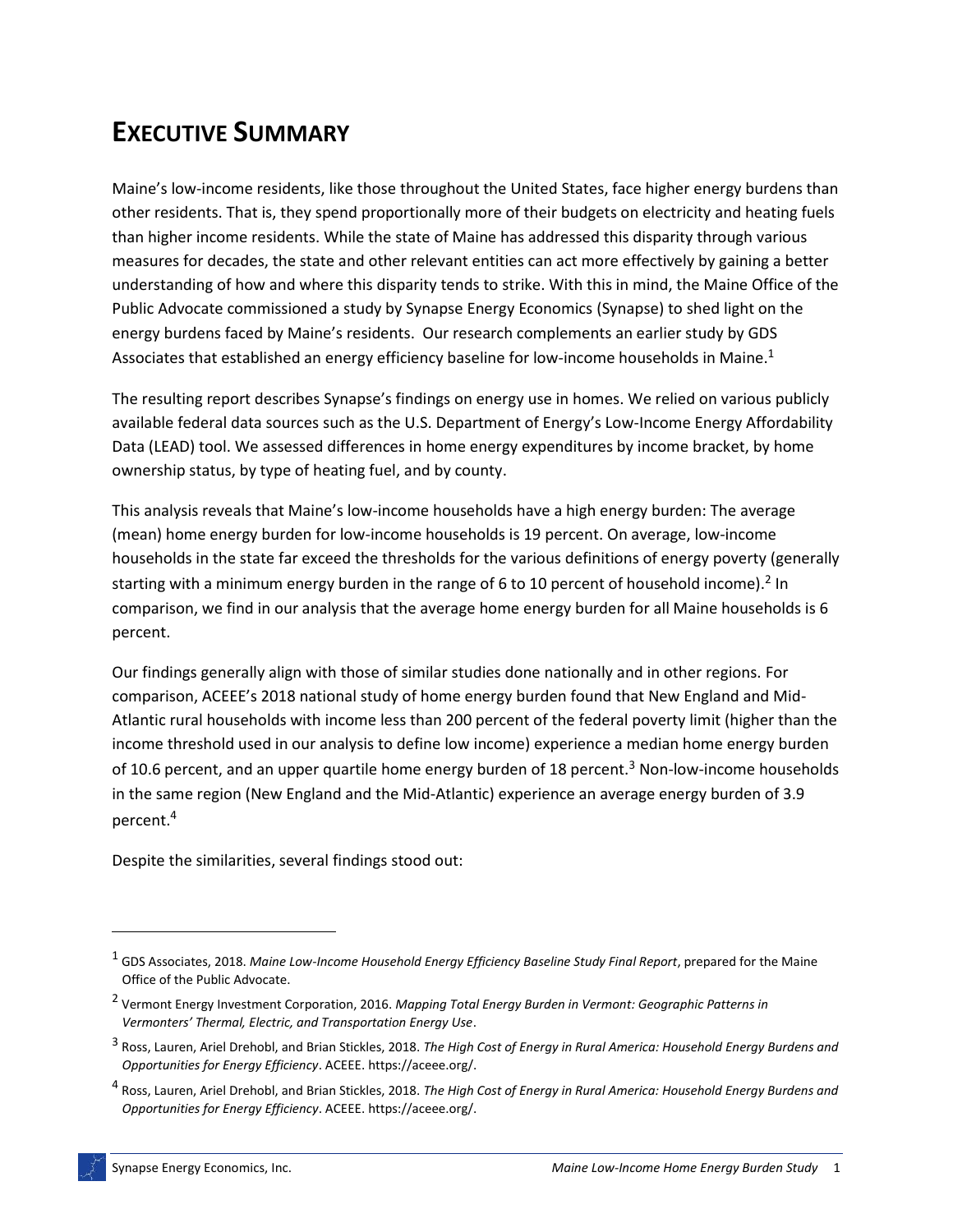- Low-income homeowners tend to face higher home energy burdens than renters (22 and 16 percent respectively).
- Bottled propane gas as a heat source drives up energy burdens. Those heating their homes primarily with propane experience an average home energy burden (41 percent) more than twice as high as the heating fuel associated with the second highest home energy burden (wood).

With this in mind, our recommendations include focusing on policies that target the most expensive and least efficient heating systems and support homeowners' efforts to weatherize and increase energy efficiency. With regards to energy efficiency programs, homeowners face fewer barriers to participation than renters. However, efficiency programs targeting remote, northern Maine households may be difficult to implement cost-effectively and thus might require special attention. Other potential barriers could include systemic constraints on fuel switching (such as from oil or natural gas heating to electric heat pumps).

Effective policies to alleviate energy burden, such as energy efficiency programs targeted at low-income households, will help low-income residents manage energy costs and promote customer equity. Such policies will benefit the overall system as well: They can include efforts to reduce ratepayer costs, including programs that help manage low-income accounts. They can also reduce the environmental impacts of energy use.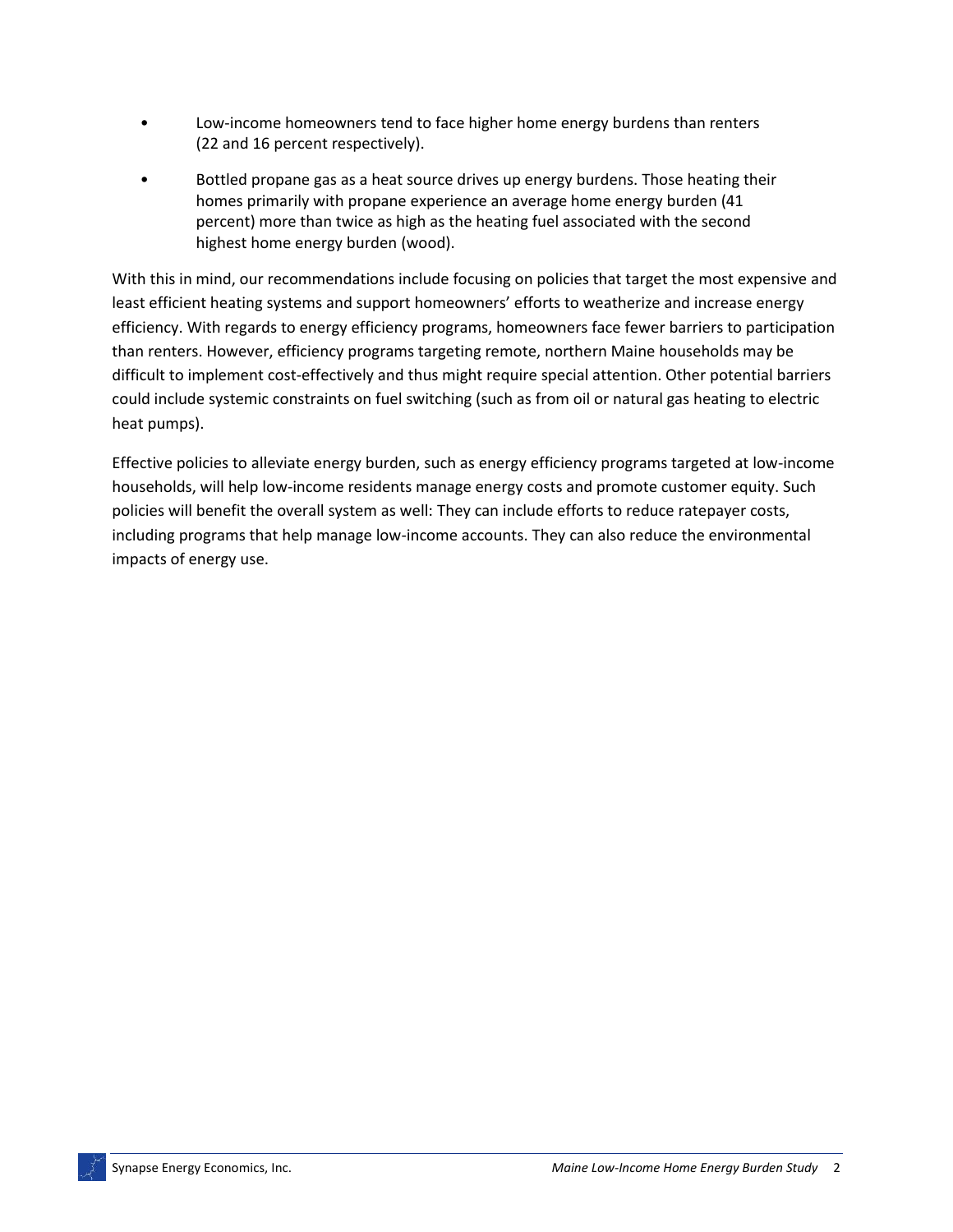## **1.INTRODUCTION AND BACKGROUND**

Energy burden is the percentage of household income devoted to energy expenditures. Households with high energy burdens may face difficult choices, such as between necessities like home heating, food, and healthcare.<sup>5</sup> Because of the associated long-term bill savings, energy efficiency is particularly important for low-income customers and other customers with high energy burdens. Low-income energy efficiency programs can also reduce energy assistance program costs over time.

Maine has a longstanding priority of reducing the home energy burden for low-income consumers. After the start of the Organization of the Petroleum Exporting Countries (OPEC) oil embargo in 1973, the state of Maine applied to the federal government for funding to start an energy assistance and winterization program to offset the effects of growing home energy costs to residents. Maine's program prompted the first federal program to assist low-income households during the energy crisis, the Emergency Energy Conservation Program—a predecessor of the federal Low-Income Home Energy Assistance Program (LIHEAP).<sup>6</sup>

Maine's commitment to those with high home energy burdens continues to this day. By law, at least 10 percent of the funds for the statewide programs administered by Efficiency Maine Trust (EMT), the state's independent energy efficiency program administrator, must support energy programs for lowincome residents.<sup>7</sup> However, lack of information about energy use characteristics of low-income households can make implementation and targeting of low-income energy efficiency difficult.<sup>8</sup>

To provide insights on home energy use and energy burden to enable improvements in the effectiveness and targeting of low-income energy efficiency programs, Maine's Office of the Public Advocate commissioned GDS Associates, Inc. (GDS) and Synapse Energy Economics (Synapse) to study low-income energy consumption, energy efficiency, and energy burdens in Maine. In 2018, GDS completed an energy efficiency baseline study for low-income households in Maine. The GDS study analyzed the energy consumption and energy efficiency characteristics of low-income homes, based on a sample of 68 households dispersed throughout the state. These households were drawn from participants in the income-qualified LIHEAP program. The study found significant opportunities for energy savings in

 $\overline{\phantom{a}}$ 

<sup>5</sup> Drehobl, Ariel, and Lauren Ross. 2016. *Lifting the High Energy Burden in America's Largest Cities: How Energy Efficiency Can Improve Low Income and Underserved Communities*. ACEEE. https://aceee.org/.

<sup>&</sup>lt;sup>6</sup> Perl, Libby. 2018. LIHEAP: Program and Funding. Congressional Research Service.

<sup>&</sup>lt;sup>7</sup> ACEEE State and Local Policy Database. https://database.aceee.org/state/maine.

<sup>8</sup> Kallay, Jennifer, Alice Napoleon, and Max Chang. 2016. *Opportunities to Ramp Up Low-Income Energy Efficiency to Meet State and National Climate Policy Goals*. Paper presented at the 2016 ACEEE Summer Study on Energy Efficiency in Buildings conference.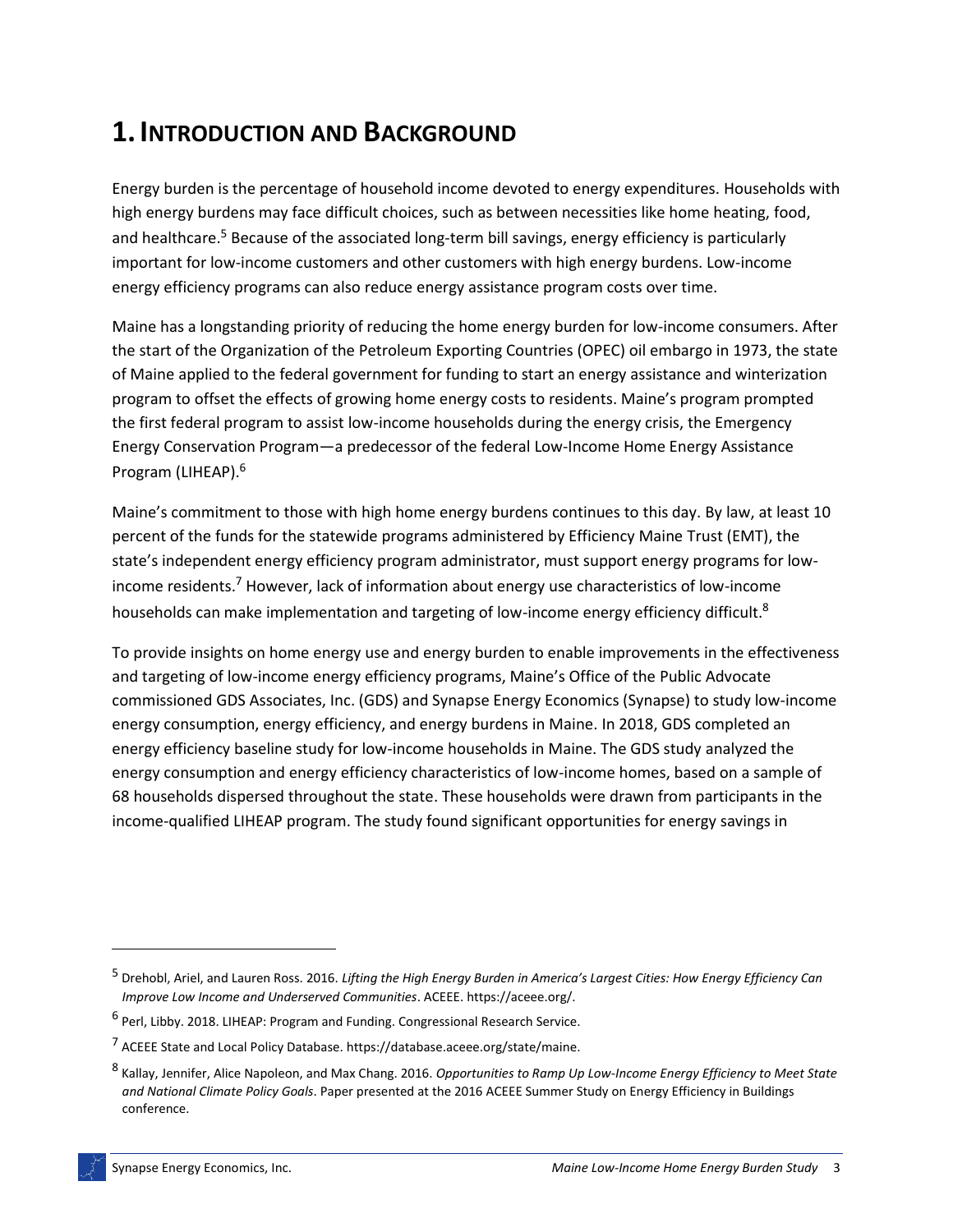surveyed households, notably with air and duct sealing, wall insulation, furnaces and boilers, and lighting.<sup>9</sup>

The purpose of Synapse's report is to provide the results of our research on low-income home energy burdens. Section 2 summarizes our literature review that supports our analysis documented in Section 3.0. In Sectio[n 3.1,](#page-6-0) we discuss our analysis of energy expenditures in the home. Section [3.2](#page-13-0) describes our energy burden findings. Section [4](#page-19-0) includes a discussion of the study findings, and Sectio[n 5](#page-20-0) offers preliminary conclusions. Appendix A provides a detailed methodology for calculating energy burden.

## **2. LITERATURE REVIEW**

Studies of energy burden are becoming increasingly common. In a joint study released in 2016, the American Council for an Energy Efficient Economy (ACEEE) and Energy Efficiency for All reported the results of their analysis of energy burden values for 48 of the largest U.S. cities and specific demographic segments within each city using U.S. Census data. The authors found that the majority of single-family and multifamily low-income households, defined as those with income at or below 80 percent of area median income, experienced significantly higher energy burdens related to home energy use than the average household in the same city. Across all cities in the sample, the median home energy burden was 3.5 percent, while the median energy burden for low-income households was 7.2 percent.<sup>10</sup>

On a more localized scale, a 2016 study examined the geographic distribution of thermal, electric, and transportation energy use and energy burden in nearby Vermont. Using U.S. Census and other data, this study found that thermal energy spending ranged from a low of 1 percent to a high of 10 percent of median household income by Census block group; high thermal energy burdens were found in block groups in which fuel oil is prevalent for home heating. Electricity spending as a percent of median household income ranged from 1 percent for higher-income block groups to about 7 percent for lowerincome block groups. 11

ACEEE's 2018 national study considered differences in energy burden related to home energy use by region and for rural and non-rural populations. It found that rural energy burdens are highest in New England, East South Central, and Mid-Atlantic regions. <sup>12</sup> The analysis found that low-income households

l

<sup>9</sup> GDS Associates, 2018. *Maine Low-Income Household Energy Efficiency Baseline Study Final Report*, prepared for the Maine Office of the Public Advocate.

<sup>10</sup> Drehobl, Ariel, and Lauren Ross, 2016. *Lifting the High Energy Burden in America's Largest Cities: How Energy Efficiency Can Improve Low Income and Underserved Communities*. ACEEE. https://aceee.org/.

<sup>11</sup> Vermont Energy Investment Corporation, 2016. *Mapping Total Energy Burden in Vermont: Geographic Patterns in Vermonters' Thermal, Electric, and Transportation Energy Use*.

<sup>12</sup> Ross, Lauren, Ariel Drehobl, and Brian Stickles, 2018. *The High Cost of Energy in Rural America: Household Energy Burdens and Opportunities for Energy Efficiency*. ACEEE. https://aceee.org/.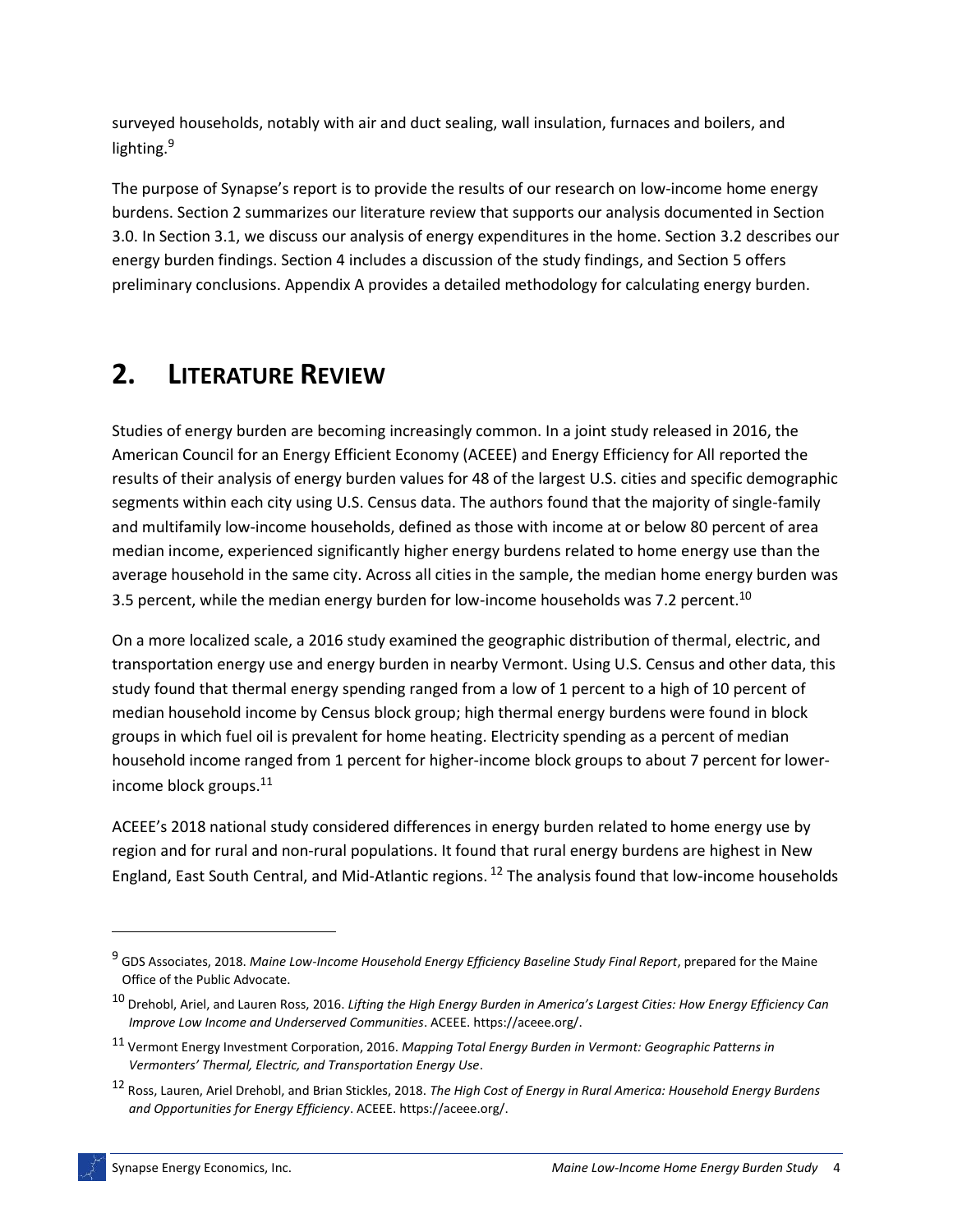(defined as less than 200 percent of the federal poverty limit) have the highest median and upper quartile rural energy burdens in New England and the Mid-Atlantic, at 10.6 percent and 18 percent, respectively.<sup>13</sup> It also found that median energy burdens are higher in rural tracts (4.4 percent) than in metropolitan ones (3.1 percent).

## **3. SYNAPSE ANALYSIS**

## <span id="page-6-0"></span>**3.1. Energy Expenditures in the Home**

Synapse's analysis of home energy expenditures in Maine relies primarily on data contained within the U.S. Department of Energy's Low-Income Energy Affordability Data (LEAD) tool.<sup>14</sup> We used the 2015 New England LEAD file for county-level data on housing counts, household energy expenditures, household income, primary home heating fuel, and residence status (whether the home is owned or rented).<sup>15</sup> We also relied on federal Area Median Income (AMI) and Federal Poverty Guidelines (FPG) data, which we used to identify over 130,000 households that fit within LIHEAP eligibility criteria.<sup>16</sup> Our methodology for converting households within AMI ranges to FPG ranges is discussed in Appendix A. Energy expenditure values were converted into 2018 dollars using the federal Consumer Price Index (CPI) for fuels and utilities.<sup>17</sup>

We calculated average energy expenditures within Maine across the following household characteristics:

- **Income:** We assessed differences in average energy expenditures across different income brackets.
- **Residential status:** We analyzed differences in average home energy expenditures between households that own their homes and those that rent.

 $\overline{a}$ 

<sup>13</sup> *Ross, L. et al*., 2018.

<sup>14</sup> U.S. Department of Energy. Low-Income Energy Affordability Data (LEAD) Tool. [https://openei.org/doe](https://openei.org/doe-opendata/dataset/celica-data)[opendata/dataset/celica-data.](https://openei.org/doe-opendata/dataset/celica-data)

<sup>&</sup>lt;sup>15</sup> The 2015 version of the LEAD tool was the most recent version available at the time of this analysis. The 2015 LEAD files aggregate 2015 vintage data from the American Community Survey (ACS) and U.S. Energy Information Administration Forms 861 and 176.

<sup>16</sup> U.S. Department of Housing and Urban Development (HUD). Income Limits: 2015. [https://www.huduser.gov/portal/datasets/il.html#2015\\_data;](https://www.huduser.gov/portal/datasets/il.html#2015_data) U.S. Department of Health and Human Services (HHS), Office of Assistant Secretary for Planning and Evaluation. Prior HHS Poverty Guidelines and Federal Register References. [https://aspe.hhs.gov/prior-hhs-poverty-guidelines-and-federal-register-references.](https://aspe.hhs.gov/prior-hhs-poverty-guidelines-and-federal-register-references)

<sup>&</sup>lt;sup>17</sup> Federal Reserve Economic Data: Chained Consumer Price Index for all Urban Consumers: Fuels and utilities. https://fred.stlouisfed.org/series/SUUR0000SAH2.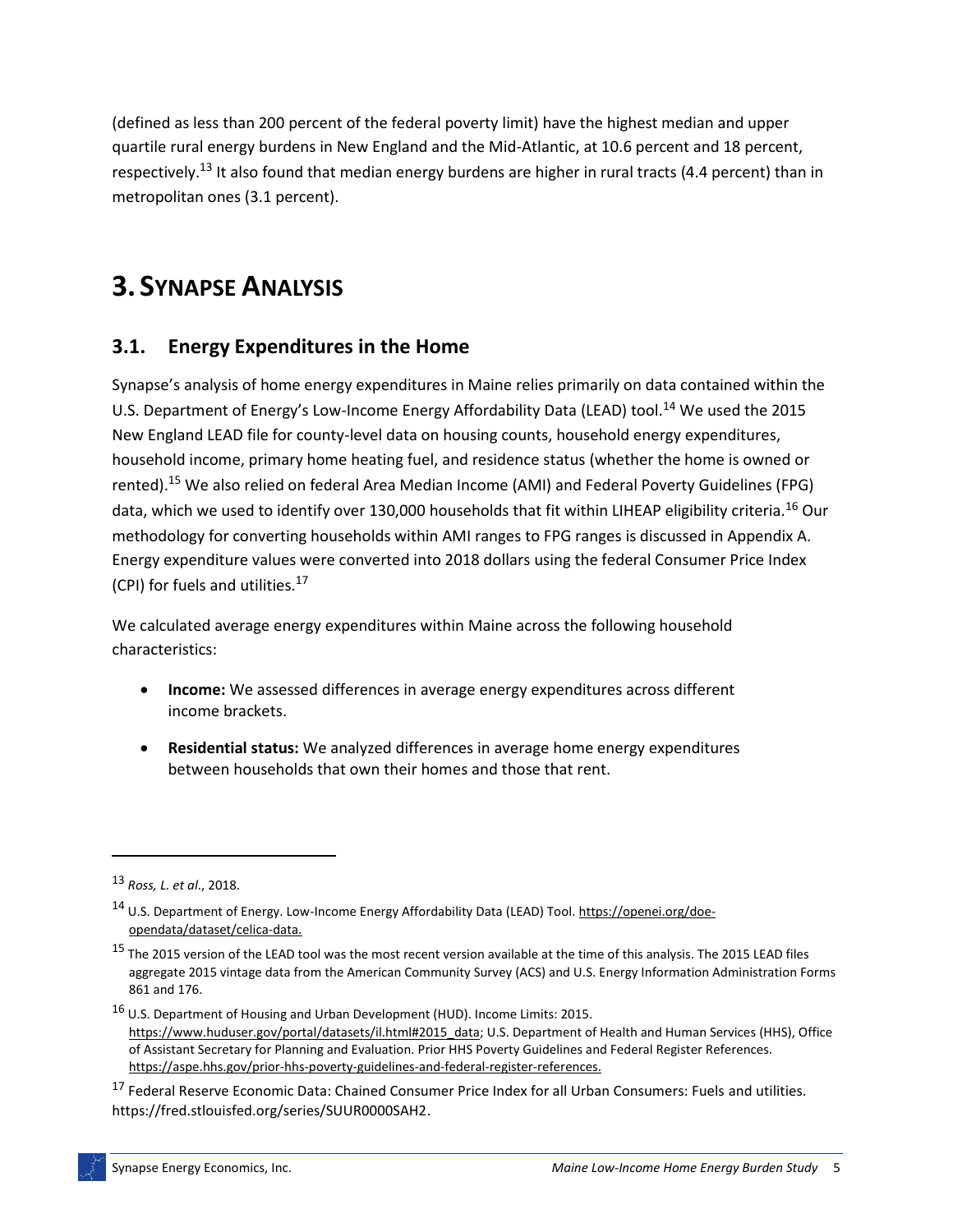- **Home heating fuel:** We evaluated how average home energy expenditures differ based on primary heating fuel.
- **County:** We evaluated differences in expenditures across the 16 Maine counties.

### **Findings**

We present the results of our analysis of home energy expenditures below.

### *Results by income*

Our analysis considers five income bins, defined relative to the FPG. Table 1 shows the income thresholds for 100, 150, 250, and 300 percent of the FPG. These income thresholds were used to create the five income bins of 0-100 percent, 100-150 percent, 150-250 percent, 250-300 percent, and greater than 300 percent of the FPG.

### **Table 1. 2018 FPG, dollars per household, 2-person household**

| /100% FPG | /150% FPG | '250% FPG. | ' 300% FPG . |
|-----------|-----------|------------|--------------|
| \$16,460  | \$24,690  | \$41,150   | \$49,380     |

As expected, higher-income households tend to spend more on in-home energy. [Figure 1](#page-8-0) indicates that an average Maine household below the FPG spends about \$3,000 per year on in-home energy, whereas a household earning more than three times the FPG spends about \$4,500 annually on household energy. We find that average energy expenditures increase monotonically with each higher income bracket. Within our LIHEAP-eligible low-income sample of households with average income less than 150 percent of the FPG we estimate average annual home energy expenditures of approximately \$3,200.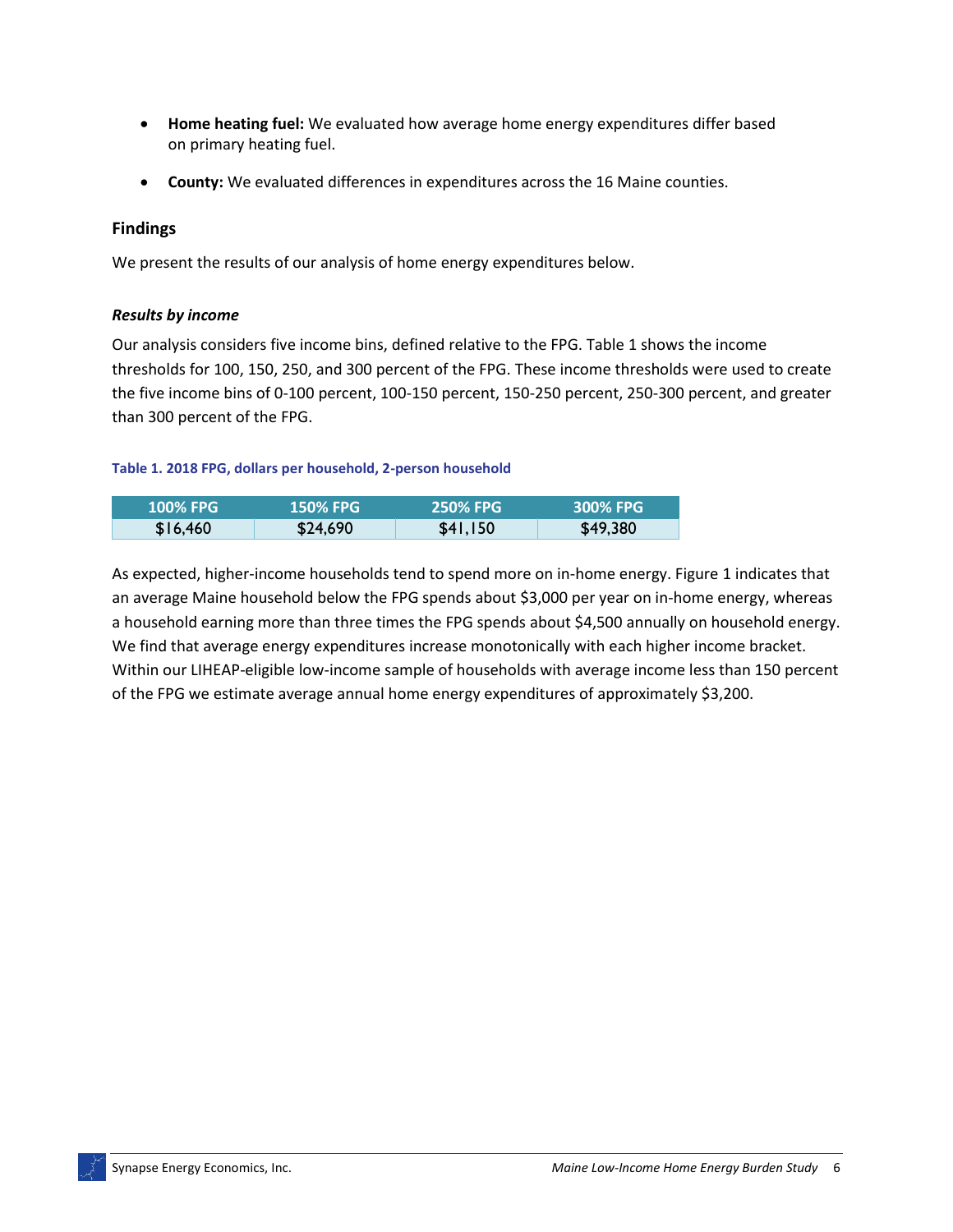

<span id="page-8-0"></span>**Figure 1. Maine average home energy expenditures by household income level**

### *Results by residence status*

Our low-income sample is roughly evenly split between households that own their homes and those that rent. Statewide, LEAD indicates that 45 percent of Maine households own their homes while 55 percent rent. However, the low-income homeownership percentage varies substantially by county (see [Figure 2\)](#page-9-0). Unsurprisingly, the lowest homeownership percentages for low-income households are found in more urban counties, such as Androscoggin County (Lewiston-Auburn) and Cumberland County (Portland), whereas higher homeownership rates are found in more suburban and rural counties.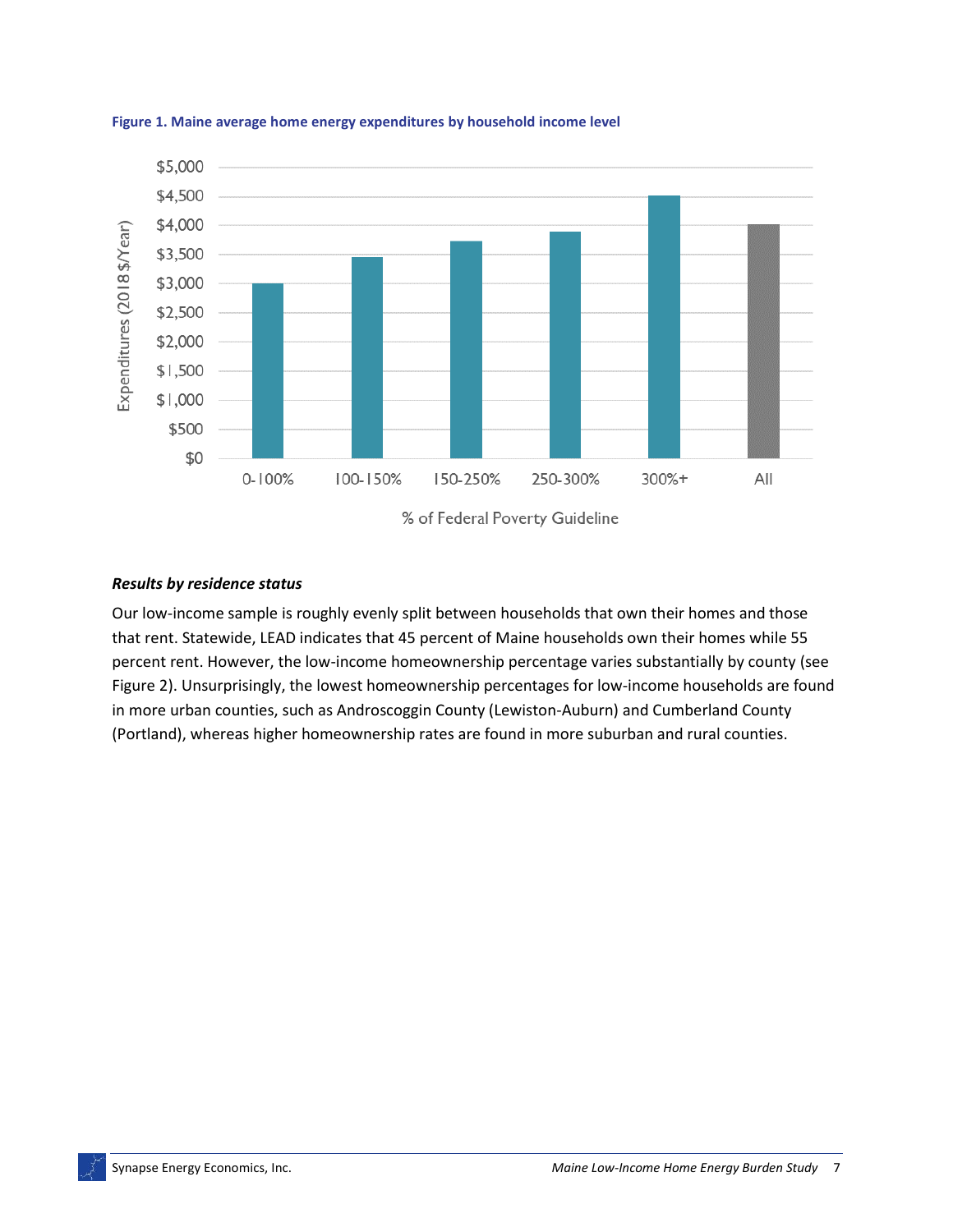

<span id="page-9-0"></span>**Figure 2. Maine low-income household homeownership percentage by county**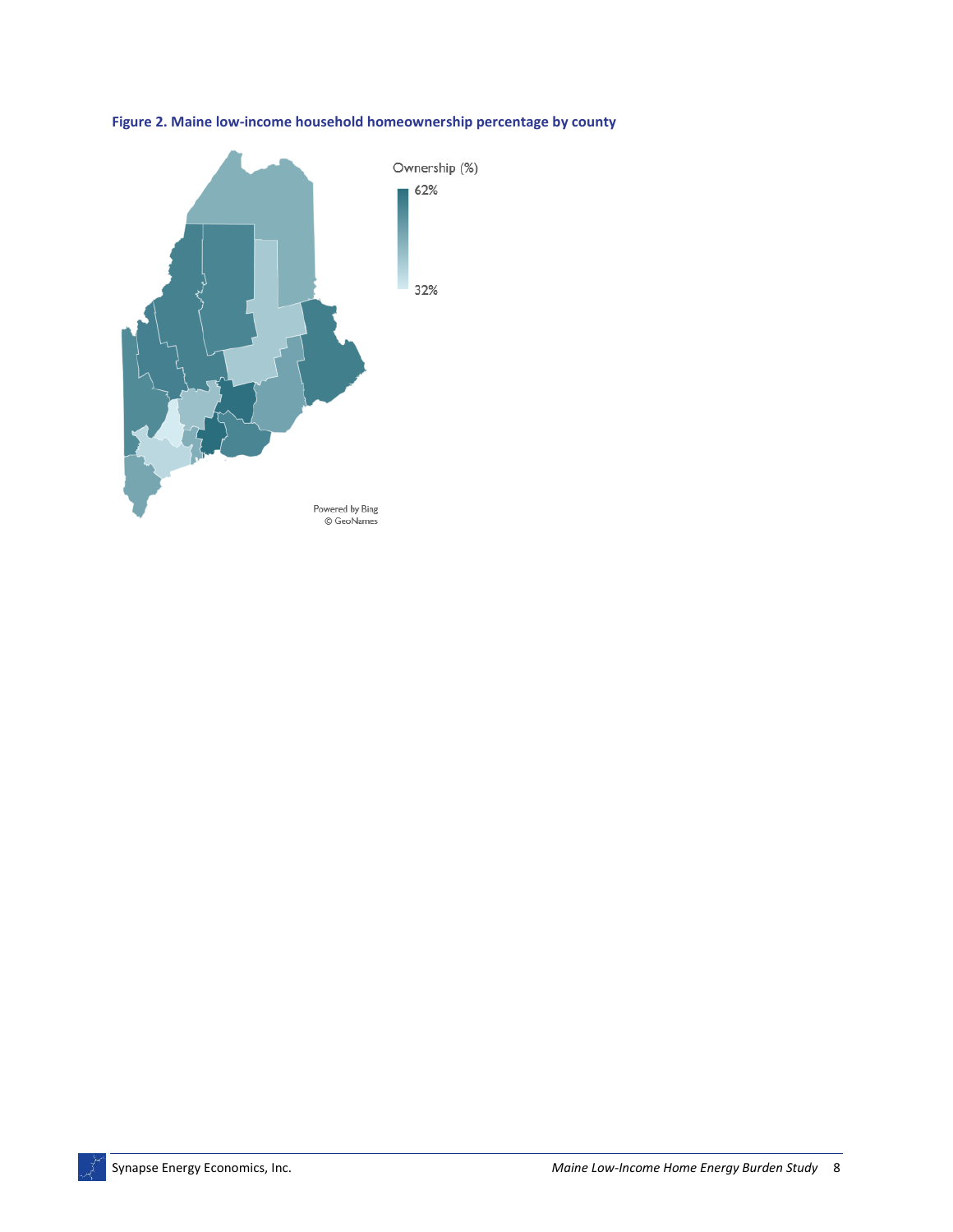[Figure 3](#page-10-0) indicates that low-income homeowners in our sample pay far more in energy costs than their renter counterparts. Average home energy expenditures for homeowners are nearly \$4,000 per year, more than 50 percent greater than for renters. This marked difference may in part reflect the tendency for homeowners to have larger homes to heat than renters and the fact that apartments in multifamily units (which are mostly rented) have fewer exterior-facing surfaces.



<span id="page-10-0"></span>

### *Results by heating fuel*

The LEAD tool, drawing from American Community Survey (ACS) data, indicates that most low-income Maine households primarily rely on fuel oil to heat their homes. Smaller fractions heat their homes primarily with utility natural gas, bottled propane gas (liquid propane gas stored in bottles or tanks that are refilled or exchanged when empty), electricity, or wood. Less than 2 percent of households heat their homes with other fuels such as solar or coal, and less than 1 percent are listed as not having any home heating fuel source at all.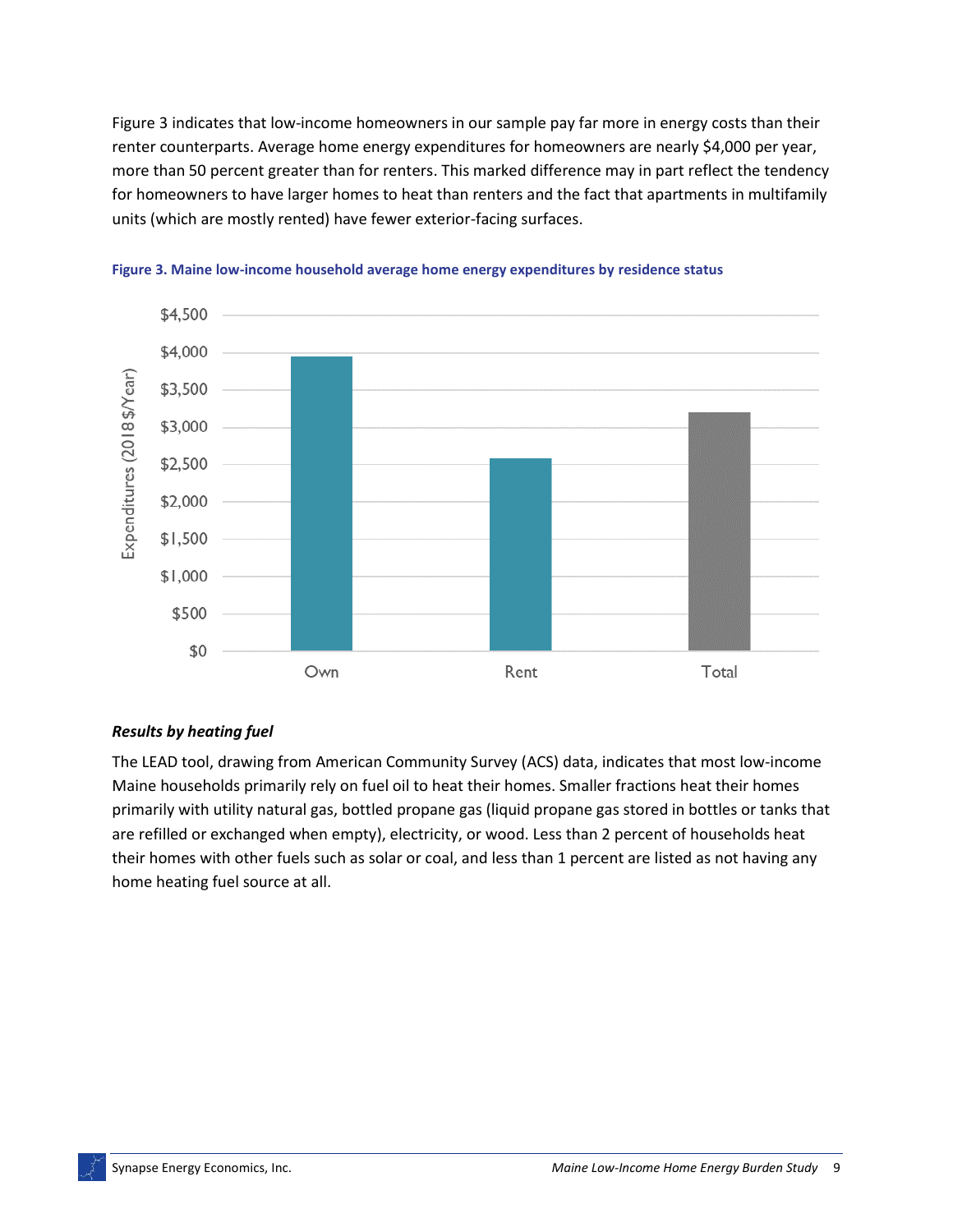#### **Table 2. Primary heating fuel prevalence in Maine low-income households**

| <b>Heating Fuel</b> | % of Households |
|---------------------|-----------------|
| <b>Natural Gas</b>  | 8%              |
| Propane             | 8%              |
| <b>Electricity</b>  | 10%             |
| <b>Fuel Oil</b>     | 62%             |
| Wood                | 10%             |
| <b>Other</b>        | 2%              |
| <b>None</b>         | 1%              |

[Table 3](#page-11-0) presents the prevalence of various low-income household primary heating fuels by county. Natural gas heating is most common in the southern, urban counties of Cumberland and Androscoggin. Propane heating is relatively consistent across the state but is least common in the northern counties of Aroostook and Penobscot. Electric heating is most common in Hancock and Knox counties. At least half of low-income households primarily heat their homes with fuel oil in all 16 counties, but fuel oil usage is higher in the more northern and rural counties than in the more southern and urban counties.

|                    | <b>Natural</b> |                |                    | <b>Fuel</b> |             |              |             |
|--------------------|----------------|----------------|--------------------|-------------|-------------|--------------|-------------|
| <b>County</b>      | Gas            | <b>Propane</b> | <b>Electricity</b> | Oil         | <b>Wood</b> | <b>Other</b> | <b>None</b> |
| Androscoggin       | 19%            | 4%             | 8%                 | 62%         | 5%          | 1%           | 1%          |
| <b>Aroostook</b>   | 1%             | 2%             | 12%                | 67%         | 13%         | 5%           | 1%          |
| <b>Cumberland</b>  | 26%            | 8%             | 11%                | 50%         | 4%          | 2%           | 1%          |
| <b>Franklin</b>    | 1%             | 11%            | 8%                 | 56%         | 23%         | 1%           | 1%          |
| <b>Hancock</b>     | 1%             | 12%            | 16%                | 58%         | 11%         | 2%           | 0%          |
| <b>Kennebec</b>    | 1%             | 6%             | 5%                 | 78%         | 8%          | 1%           | 0%          |
| <b>Knox</b>        | 1%             | 11%            | 17%                | 59%         | 11%         | 1%           | 1%          |
| Lincoln            | 0%             | 10%            | 9%                 | 65%         | 13%         | 1%           | 2%          |
| Oxford             | 1%             | 10%            | 12%                | 57%         | 18%         | 1%           | 0%          |
| Penobscot          | 7%             | 5%             | 13%                | 62%         | 10%         | 2%           | 0%          |
| <b>Piscataquis</b> | 1%             | 7%             | 10%                | 58%         | 22%         | 2%           | 1%          |
| Sagadahoc          | 2%             | 11%            | 10%                | 62%         | 11%         | 1%           | 2%          |
| <b>Somerset</b>    | 1%             | 12%            | 6%                 | 61%         | 19%         | 1%           | 0%          |
| Waldo              | 1%             | 10%            | 8%                 | 61%         | 19%         | 1%           | 1%          |
| Washington         | 1%             | 11%            | 9%                 | 65%         | 13%         | 1%           | 0%          |
| York               | 4%             | 12%            | 8%                 | 67%         | 6%          | 1%           | 0%          |

#### <span id="page-11-0"></span>**Table 3. Primary heating fuel prevalence in Maine low-income households by county**

*Note: Data may be sparse for some combinations of primary heating fuel and county. Small differences (e.g., one or two percent) between primary heating fuel type by county may reflect the methodology rather than actual differences.*

[Figure 4](#page-12-0) suggests that there are substantial differences in average low-income household energy expenditures based on primary home heating fuel type. Households that primarily use propane to heat their homes spend more than twice as much on all in-home energy (including energy consumption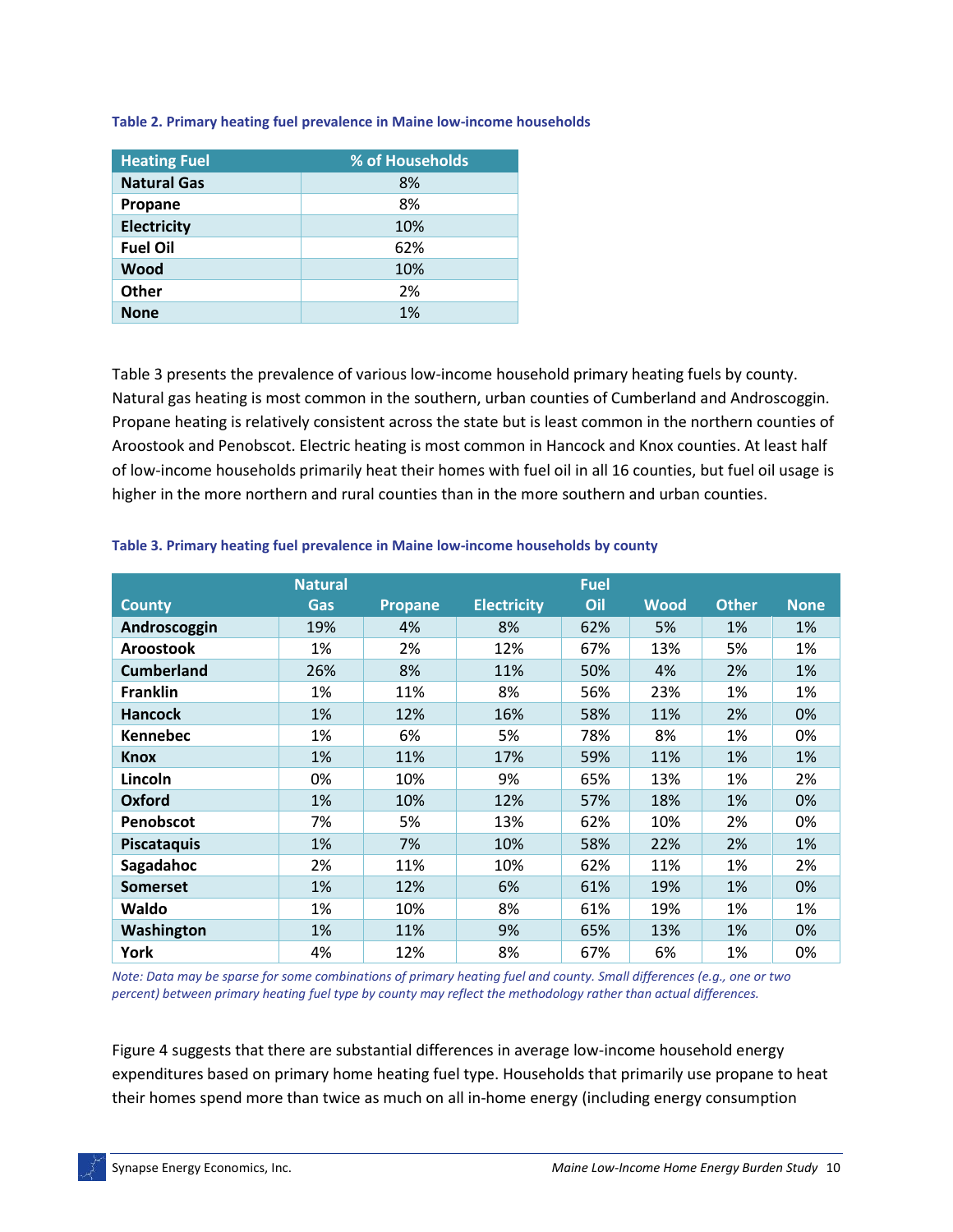associated with appliances, cooking, and water heating as well as space heating) as those that primarily heat their homes with electricity, natural gas, or fuel oil. Low-income households with wood heating systems as the primary source of heat spend the second most on in-home energy, followed by those with fuel oil heating systems. These relative rankings make some sense, since propane and fuel oil systems tend to rely on more expensive fuel and be less efficient than natural gas heating systems, though the degree of the differences is surprising.



<span id="page-12-0"></span>

#### *Results by county*

[Figure 5](#page-13-1) indicates that there is substantial variation in energy expenditures by county. Interestingly, the two counties with the highest average energy expenditure levels are Hancock and Somerset counties, both located in Central Maine. Meanwhile, Aroostook County, covering the northernmost section of the state, had the lowest average energy expenditures. This indicates that cold winters and associated differences in heating requirements are not driving regional differences in home energy expenditures among low-income Mainers. Other factors that could be driving the geographic differences include heating fuel type prevalence, home ownership, and home size.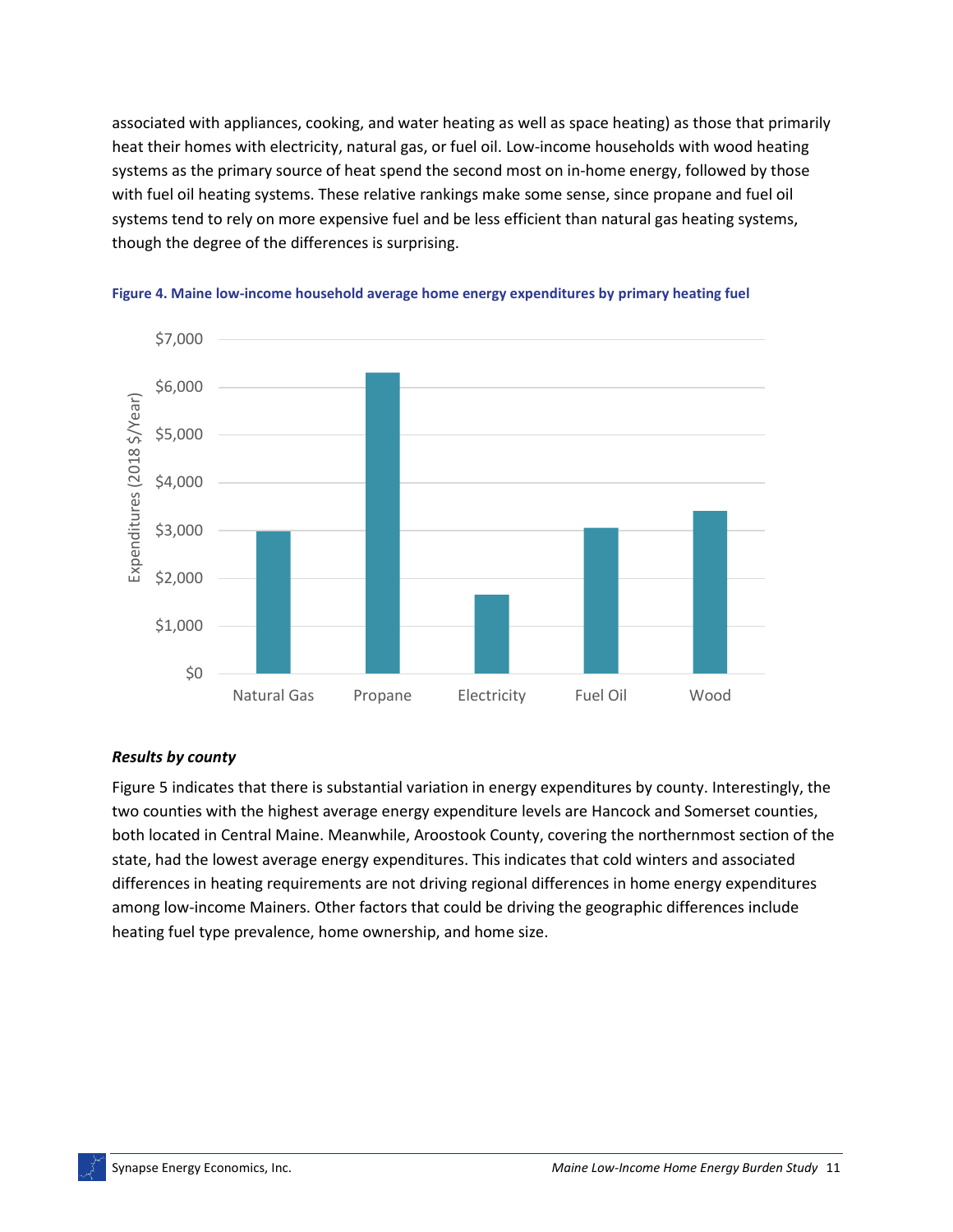<span id="page-13-1"></span>



*Source: Visual representation of data in [Table 4.](#page-19-1)*

## <span id="page-13-0"></span>**3.2. Energy Burden**

Since energy burden is defined as energy expenditures divided by income, the inputs that form one half of our energy burden equation were derived directly from outputs from our analysis of home energy expenditures described above. For the bottom half of the equation, we used income values provided by the LEAD tool based on the ACS data. As with home energy expenditures, we evaluated energy burden by income level, by residence status, by home heating fuel type, and by county.

A detailed description of our methodology for calculating energy burden is provided in Appendix A.

### **Findings**

### *Results by income*

[Figure 6](#page-14-0) displays our finding that, on average, lower-income households spend a higher portion of their income on home energy than higher-income households. This is unsurprising. It is generally well understood that higher income households spend more on energy in aggregate, but that those expenditures represent a smaller fraction of their income. We find substantial differences in energy burden even among those households that qualify as low-income under LIHEAP eligibility standards. Those with incomes below the FPG have an average home energy burden of 24 percent, while those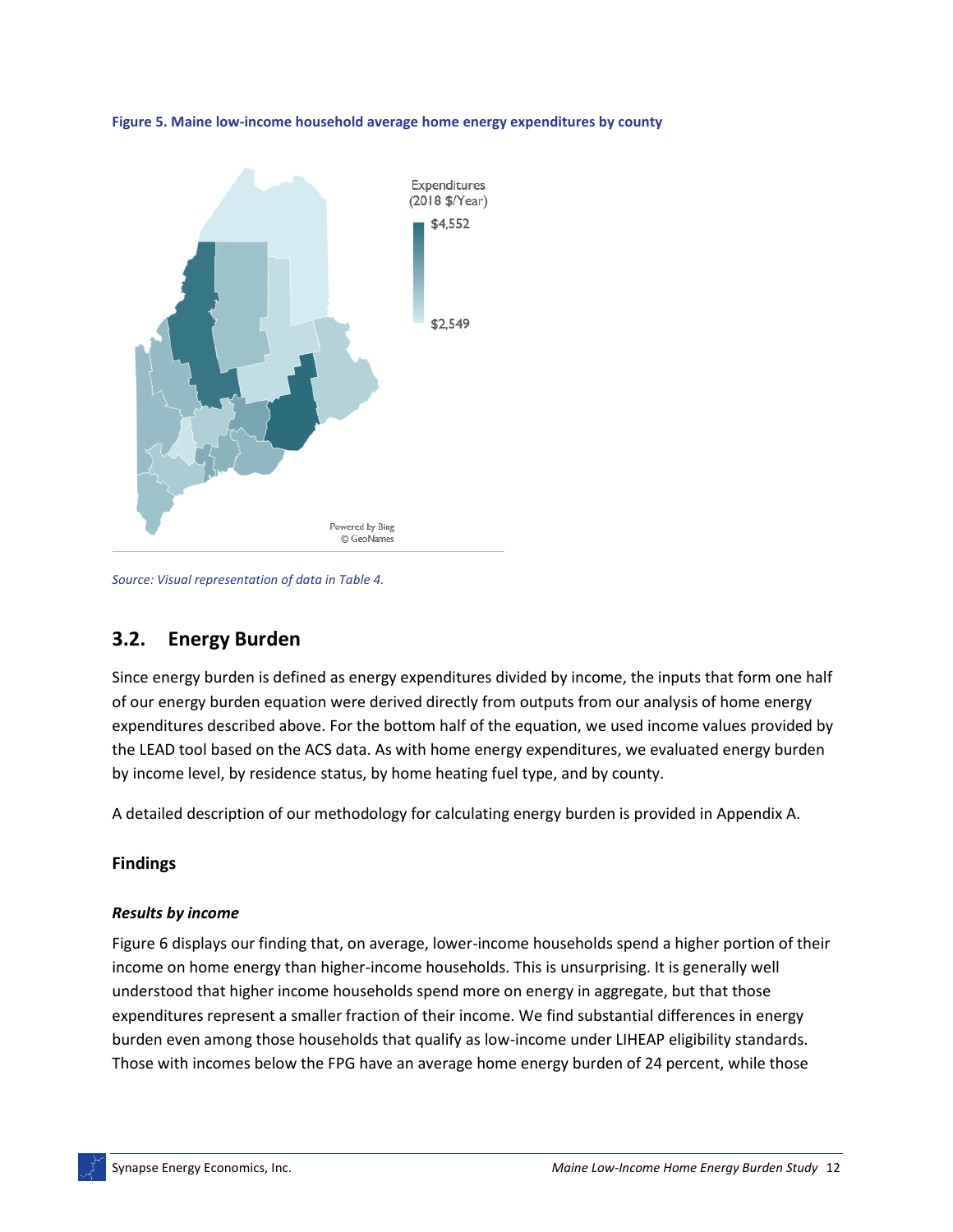with incomes between 100 and 150 percent of the FPG face an average home energy burden of 14 percent.



<span id="page-14-0"></span>

<sup>%</sup> of Federal Poverty Guideline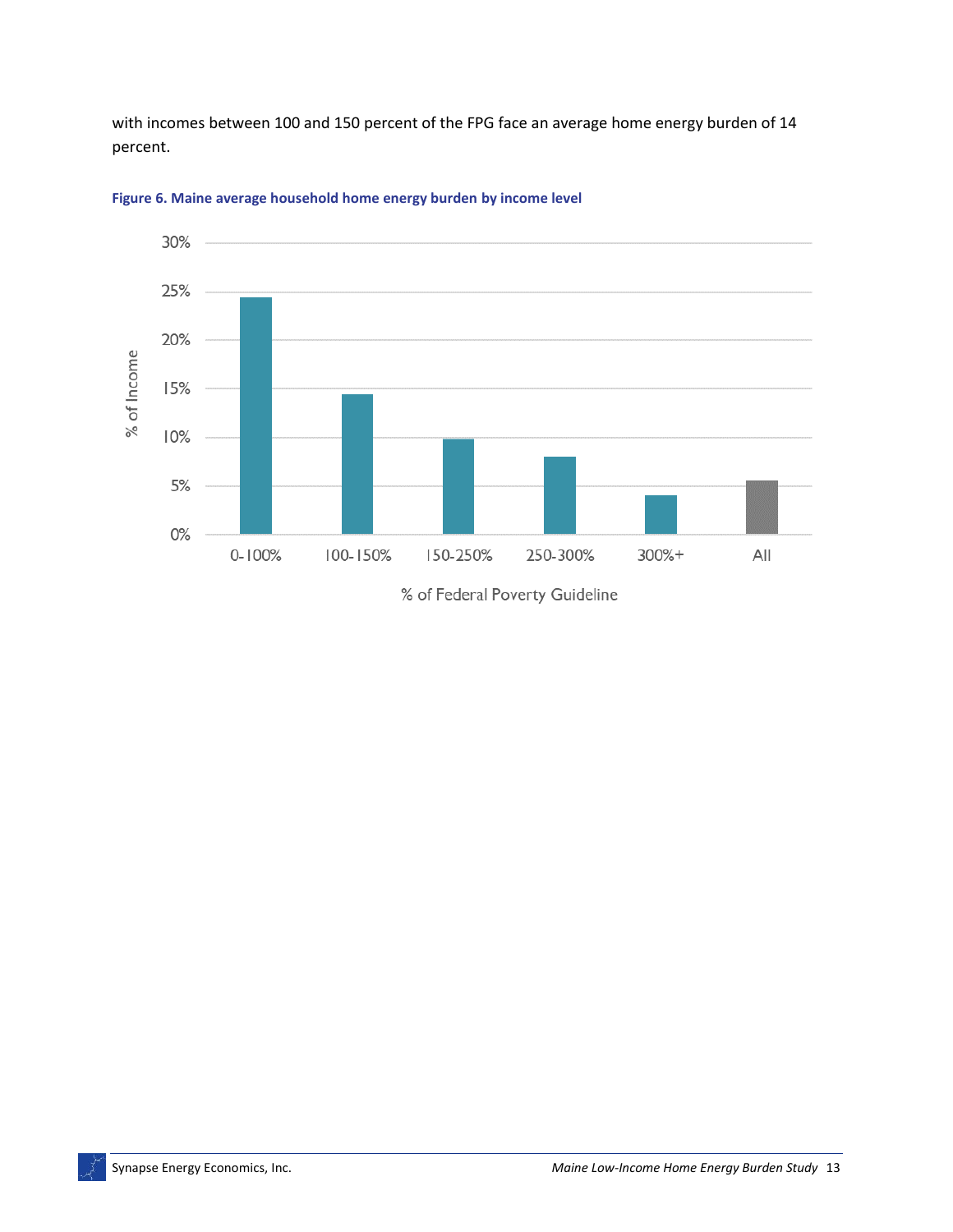[Figure 7](#page-15-0) presents our findings regarding average home energy burden among low-income households relative to average energy burden for all households in Maine. We find that Maine households with incomes below 150 percent of the FPG have an average in-home energy burden of 19 percent. In comparison, the average energy burden for all households in the state is 6 percent.



#### <span id="page-15-0"></span>**Figure 7. Maine low-income and average household home energy burden**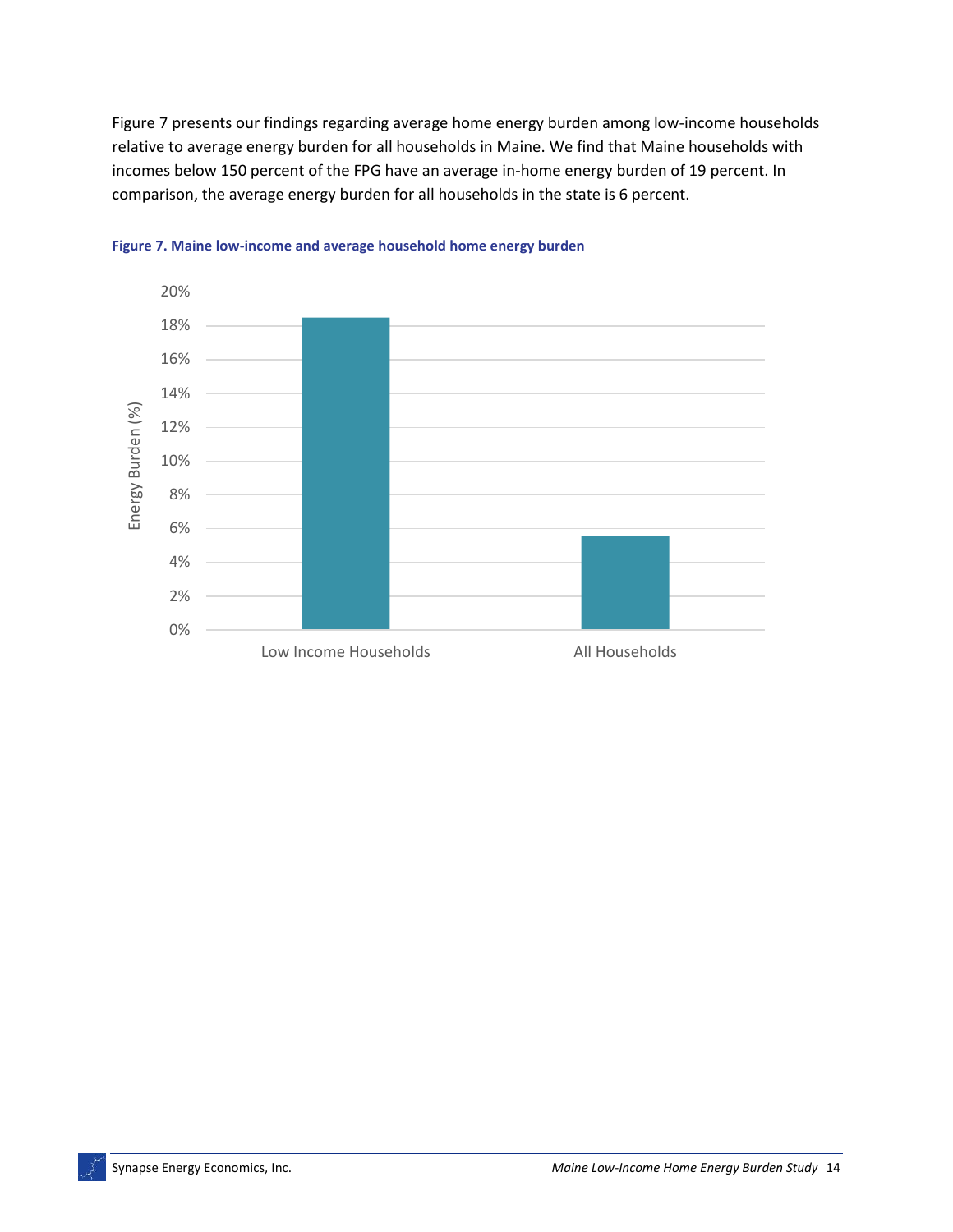### *Results by residence status*

[Figure 8](#page-16-0) shows our estimate of average home energy burden based on residency status. Consistent with our analysis of home energy expenditures, we find that low-income homeowners face higher home energy burdens than renters, with home energy burdens of 22 and 16 percent respectively. This finding is relatively consistent across the state, as homeowners face a higher energy burden than renters in 14 of the 16 counties and have very similar burdens to renters in the other two counties.



<span id="page-16-0"></span>**Figure 8. Maine low-income household average home energy burden by residence status**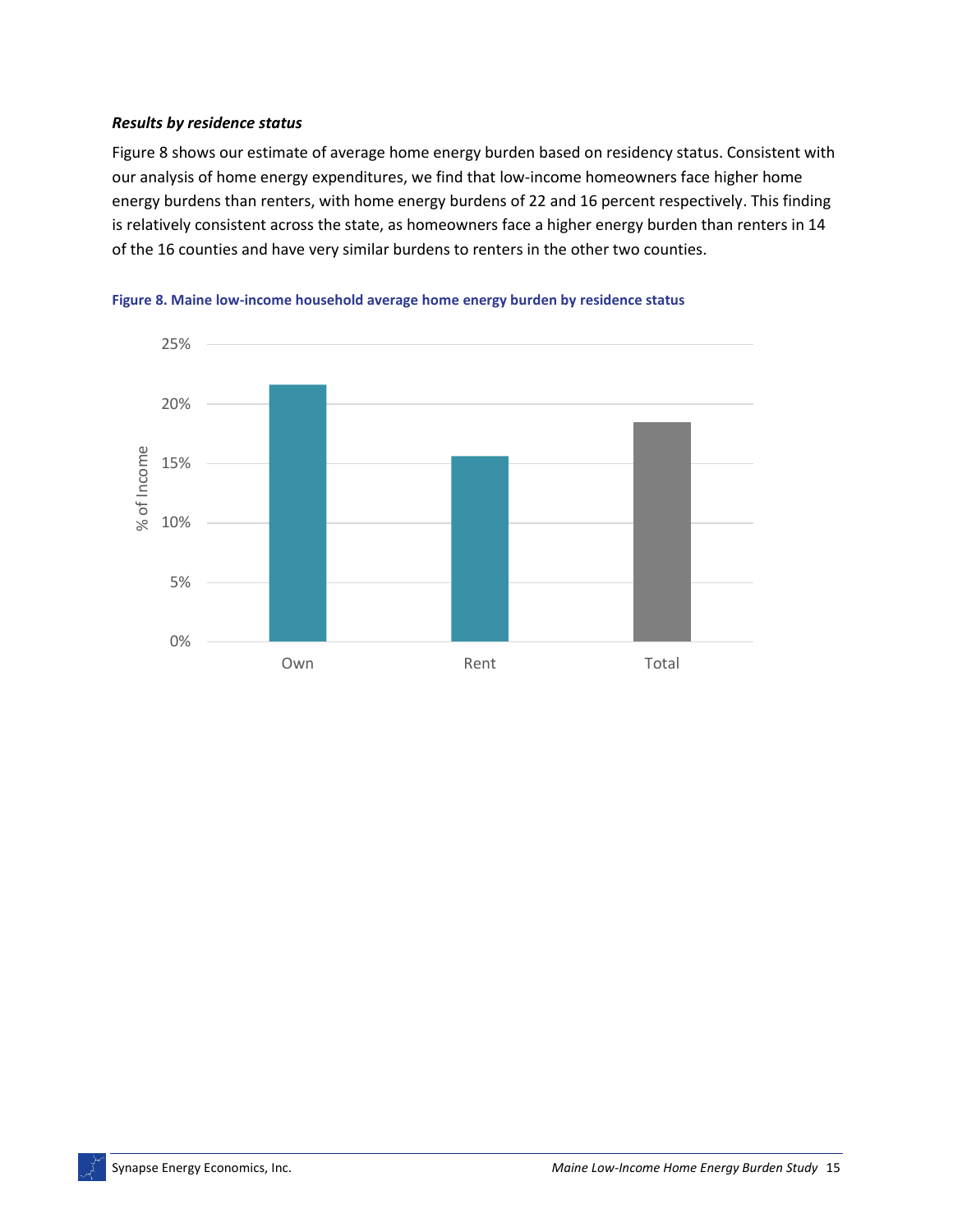### *Results by heating fuel*

[Figure 9](#page-17-0) displays our estimate of average low-income household home energy burdens based on primary home heating fuel type. Consistent with our energy expenditure results, we find that homes heated mainly with propane face much greater home energy burdens (on average over 40 percent statewide) than those heated with fuel oil, natural gas, electricity, and wood (less than 20 percent on average statewide). This finding again appears to be consistent across the state rather than driven by an outlier region. The average home energy burden among low-income households that are primarily heated with propane is greater than 30 percent in 14 of Maine's 16 counties, and greater than 40 percent in seven counties.



<span id="page-17-0"></span>**Figure 9. Maine low-income household average home energy burden by primary heating fuel**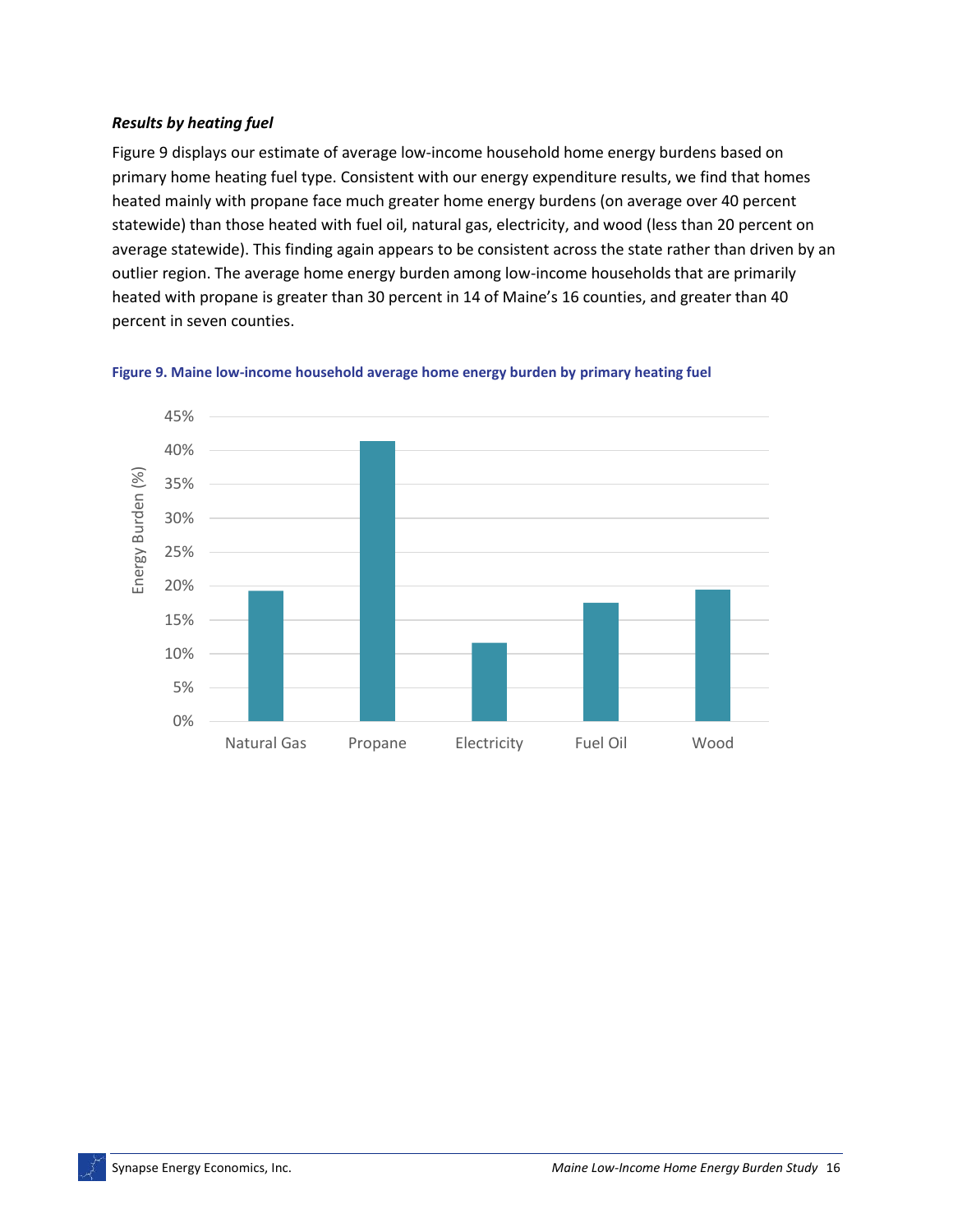### *Results by county*

[Figure 10](#page-18-0) displays our estimate of average low-income home energy burdens by county. These results mirror our county-level energy expenditure results, as among a sample of low-income households differences in energy burden are driven more by variation in expenditures than by differences in income.



<span id="page-18-0"></span>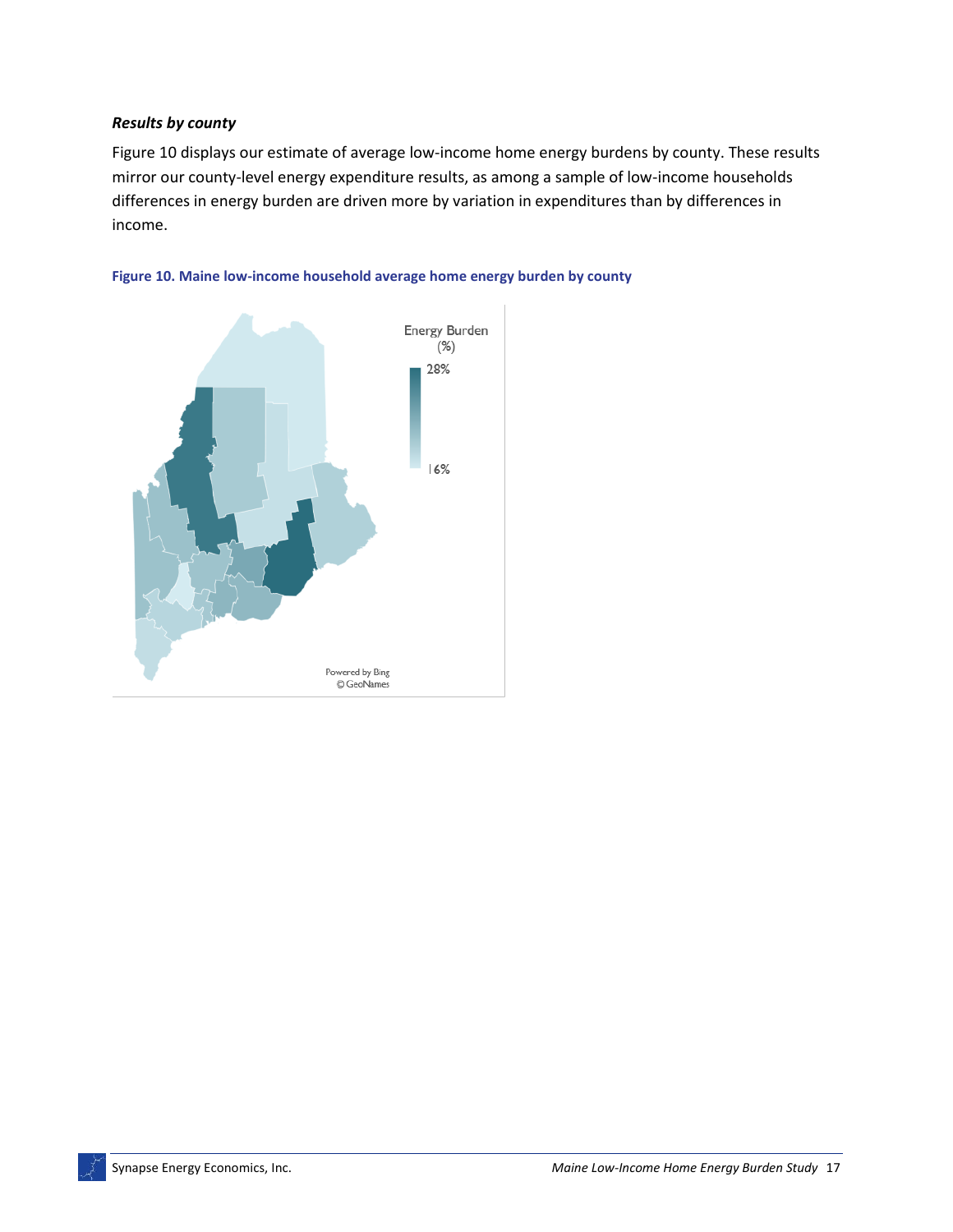[Table 4](#page-19-1) provides greater detail on our county-level estimates of home energy burden for each county in Maine. Calculated average low-income home burdens range from 16 percent in Androscoggin County to 28 percent in Hancock County.

| <b>County</b>      | <b>Home Energy</b><br><b>Burden</b><br>(%) | <b>Home Energy</b><br><b>Expenditures</b><br>(2018 \$/Year) |  |  |
|--------------------|--------------------------------------------|-------------------------------------------------------------|--|--|
| <b>Hancock</b>     | 28%                                        | \$4,552                                                     |  |  |
|                    |                                            |                                                             |  |  |
| Somerset           | 27%                                        | \$4,402                                                     |  |  |
| Waldo              | 22%                                        | \$3,645                                                     |  |  |
| Lincoln            | 21%                                        | \$3,422                                                     |  |  |
| <b>Knox</b>        | 21%                                        | \$3,359                                                     |  |  |
| <b>Franklin</b>    | 20%                                        | \$3,311                                                     |  |  |
| <b>Oxford</b>      | 20%                                        | \$3,279                                                     |  |  |
| <b>Kennebec</b>    | 20%                                        | \$3,002                                                     |  |  |
| Sagadahoc          | 19%                                        | \$3,555                                                     |  |  |
| <b>Piscataquis</b> | 19%                                        | \$3,204                                                     |  |  |
| Washington         | 18%                                        | \$2,941                                                     |  |  |
| <b>Cumberland</b>  | 18%                                        | \$3,043                                                     |  |  |
| York               | 17%                                        | \$3,205                                                     |  |  |
| Penobscot          | 17%                                        | \$2,762                                                     |  |  |
| <b>Aroostook</b>   | 16%                                        | \$2,549                                                     |  |  |
| Androscoggin       | 16%                                        | \$2,664                                                     |  |  |

<span id="page-19-1"></span>

|  | Table 4. Maine low-income household average home energy burden by county |  |  |  |  |
|--|--------------------------------------------------------------------------|--|--|--|--|
|  |                                                                          |  |  |  |  |
|  |                                                                          |  |  |  |  |

## <span id="page-19-0"></span>**4.DISCUSSION**

## **4.1. Results**

Our results show that low-income households in Maine have high energy burdens. Statewide, average (mean) home energy burden for low-income households is 19 percent. In contrast, the mean energy burden for all households in the state is 6 percent.

For comparison, ACEEE's 2018 national study of home energy burden found that New England and Mid-Atlantic rural households with incomes less than 200 percent of the federal poverty limit (higher than the income threshold used in our analysis to define low income) experience a median home energy burden of 10.6 percent, and an upper quartile home energy burden of 18 percent.

We also find:

• Low-income homeowners in our sample pay far more in energy costs than their renter counterparts. Average home energy expenditures for homeowners are nearly \$4,000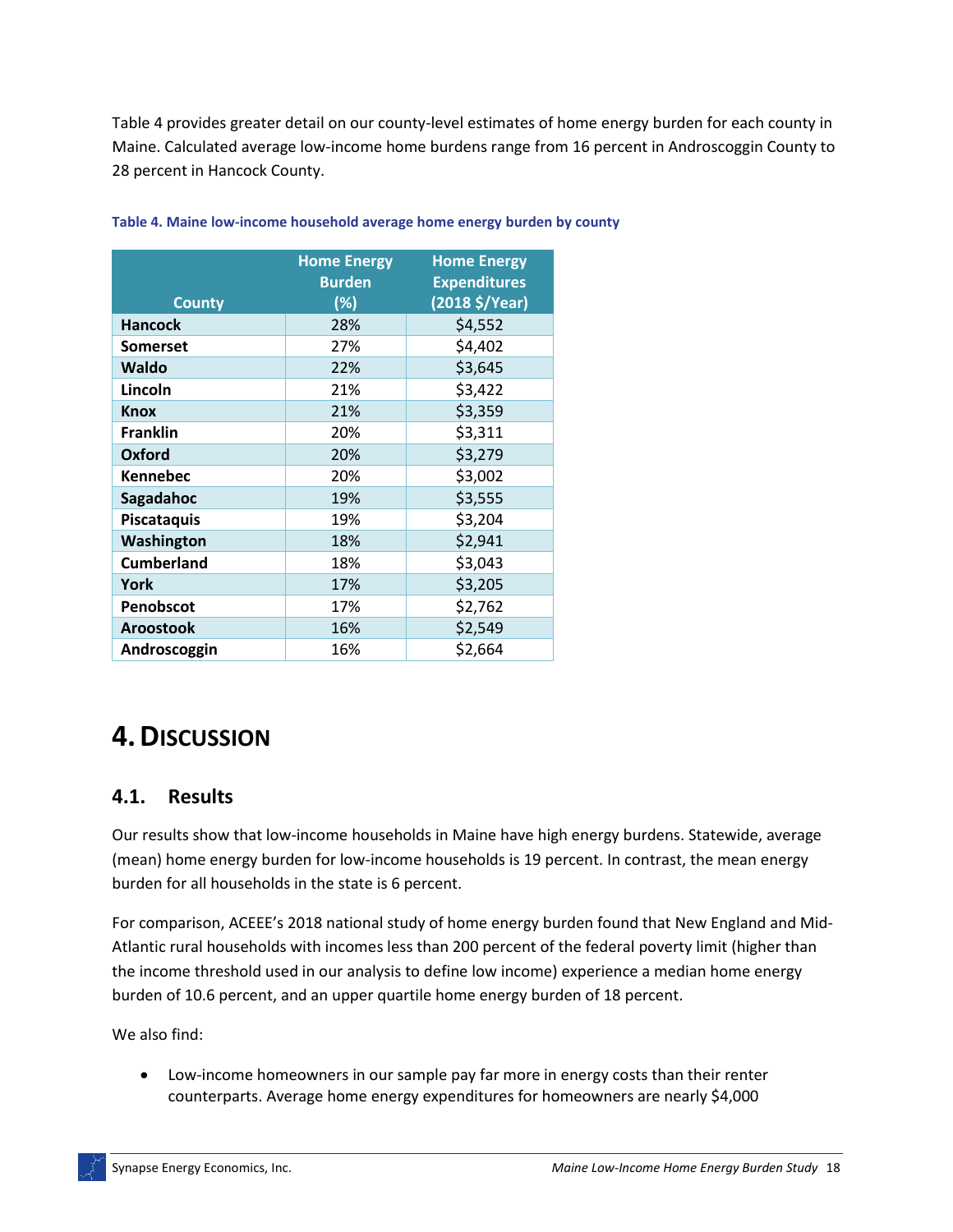per year, more than 50 percent greater than for renters. Likewise, low-income homeowners experience higher home energy burdens than renters, with home energy burdens of 22 and 16 percent respectively.

- Home energy expenditures are highest for those low-income households using propane to heat their homes, and these households experience a higher average home energy burden (41 percent) than those using any other fuel considered in this analysis. Lowincome households with wood heating systems as the primary source of heat spend the second most on in-home energy, and their energy burden is second highest (19 percent, tied with natural gas). While expenditures for low-income households burning fuel oil for heat have the third highest home energy expenditures, households with natural gas heating systems experience a higher home energy burden on average (19 percent, relative to an average energy burden of 18 percent for low-income households with fuel oil heat).
- Average low-income home energy burden tends to be highest in the central part of Maine and somewhat lower in the northernmost and southernmost counties.

## <span id="page-20-0"></span>**5.CONCLUSIONS AND RECOMMENDATIONS**

Policies to address energy burden are needed and should seek to: (1) help those with high burdens manage energy costs; (2) promote customer equity and affordability;<sup>18</sup> (3) reduce ratepayer costs associated with utility bad debt and collection efforts on unpaid bills; and (4) lower the environmental impacts of energy use. Energy efficiency can help with all four of these objectives.

This analysis suggests that there is a need for policies that target homeowners and households with propane heating systems. Homeowners face fewer barriers to participation in energy efficiency programs. However, efficiency programs targeting remote, northern households may be difficult to implement cost-effectively. With detailed data, programs can target propane consumption with weatherization measures. Households using more polluting and expensive heating fuels such as propane and fuel oil should be encouraged to switch their heating systems to ones running on cleaner, less expensive fuels (such as electric heat pumps). Barriers to switching heating fuels should be assessed, and programs that enable that switch should be offered. While programs that encourage fuel switching can be higher cost than other efficiency programs, these costs should be considered relative to the total benefits of the program.

l

<sup>&</sup>lt;sup>18</sup> We note that Maine has in place an Arrearage Management Program "An Act to Assist Electric Utility Ratepayers" (35-A M.R.S. §3214 et seq.), This program is designed to help low-income customers with electric bill arrearages manage their usage and lower their bills. The program is designed to utilize energy efficiency programs to assist these customers in reducing their usage.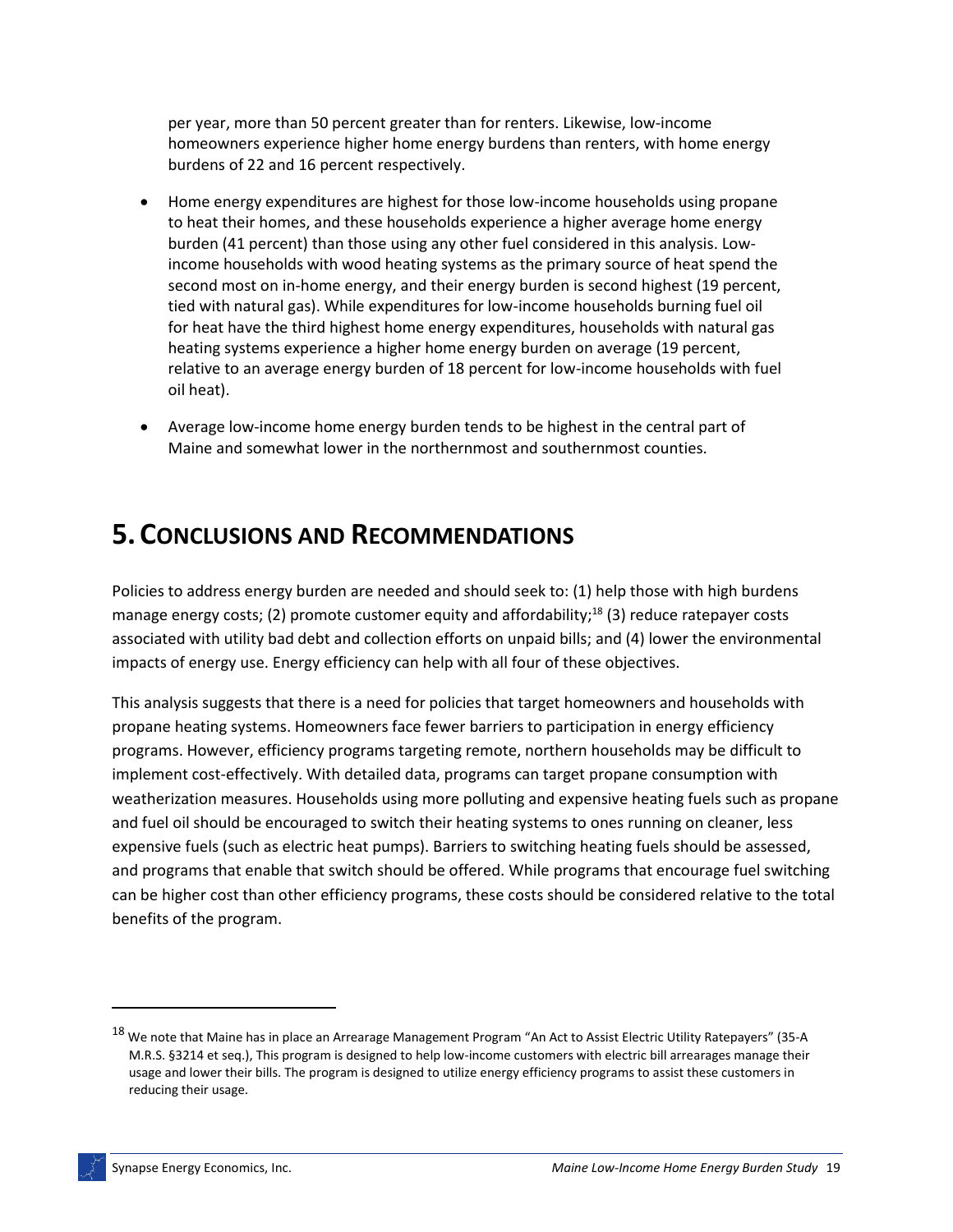## **APPENDIX A: ENERGY BURDEN METHODOLOGY**

## **Home Energy Expenditures**

Synapse's analysis of home energy expenditures began with the 2015 New England county-level LEAD file. This dataset identifies county-level housing counts, income, and energy expenditures for different combinations of residence status, income level, home heating fuel, and other household characteristics. The LEAD tool identifies income levels in terms of percentage of AMI, with brackets ranging from 0-30 percent of AMI to over 100 percent of AMI. This presented an analytical challenge, since AMI varies across counties in Maine and LIHEAP eligibility in Maine is identified in terms of FPG rather than AMI. Our analysis was thus designed in part to convert from income bins defined in terms of percentage of AMI to ones defined in terms of percentage of FPG.

Our analyses proceeded through the following steps:

- 1. We used the LEAD dataset to calculate total housing counts and average energy expenditures for each combination of AMI income bracket (*e.g.,* 30-50 percent of AMI), residence status (own vs. rent), county, and other variable of interest (*e.g.,* home heating fuel type).
- 2. We used U.S. Department of Housing and Urban Development (HUD) data to identify the AMI thresholds for 2-person households in each fair market rent (FMR) area in Maine as of 2015.<sup>19</sup> We used a representative 2-person household size because Maine households have an average of 2.3 people in them.<sup>20</sup> For those counties that contain multiple FMR bins, we took the simple average of AMI thresholds for each census tract within each county.
- 3. We identified income bins defined relative to the FPG for analysis. Consistent with LIHEAP eligibility criteria, we generally defined low-income households to be those with income less than or equal to 150 percent of the FPG. However, for purposes of comparing across income levels we assessed bins ranging from 0 to 100 percent of the FPG to more than 300 percent of the FPG.
- 4. For each FPG bin, we used U.S. Department of Health and Human Services (HHS) data to identify the associated 2015 income level for a 2-person household.
- 5. We used the proportion of each AMI bin (in terms of dollars of income) falling into each FPG bin to allocate households in each AMI bin to one or more FPG bins. For example, if the 0-30 percent AMI bin for a given county covered an income range from \$0-\$20,000 and the 0-150 percent FPG bin covered an income range from \$0-\$40,000, we would assign 100 percent of households in the 0-30 percent AMI bin to the 0-150 percent FPG

 $\overline{a}$ 

<sup>&</sup>lt;sup>19</sup> We used 2015 AMI data for consistency with the 2015 data presented in the LEAD tool.

<sup>20</sup> U.S. Census Bureau. QuickFacts Maine: Persons per household, 2013-2017. [https://www.census.gov/quickfacts/fact/table/me,US/HSD310217#HSD310217.](https://www.census.gov/quickfacts/fact/table/me,US/HSD310217#HSD310217)